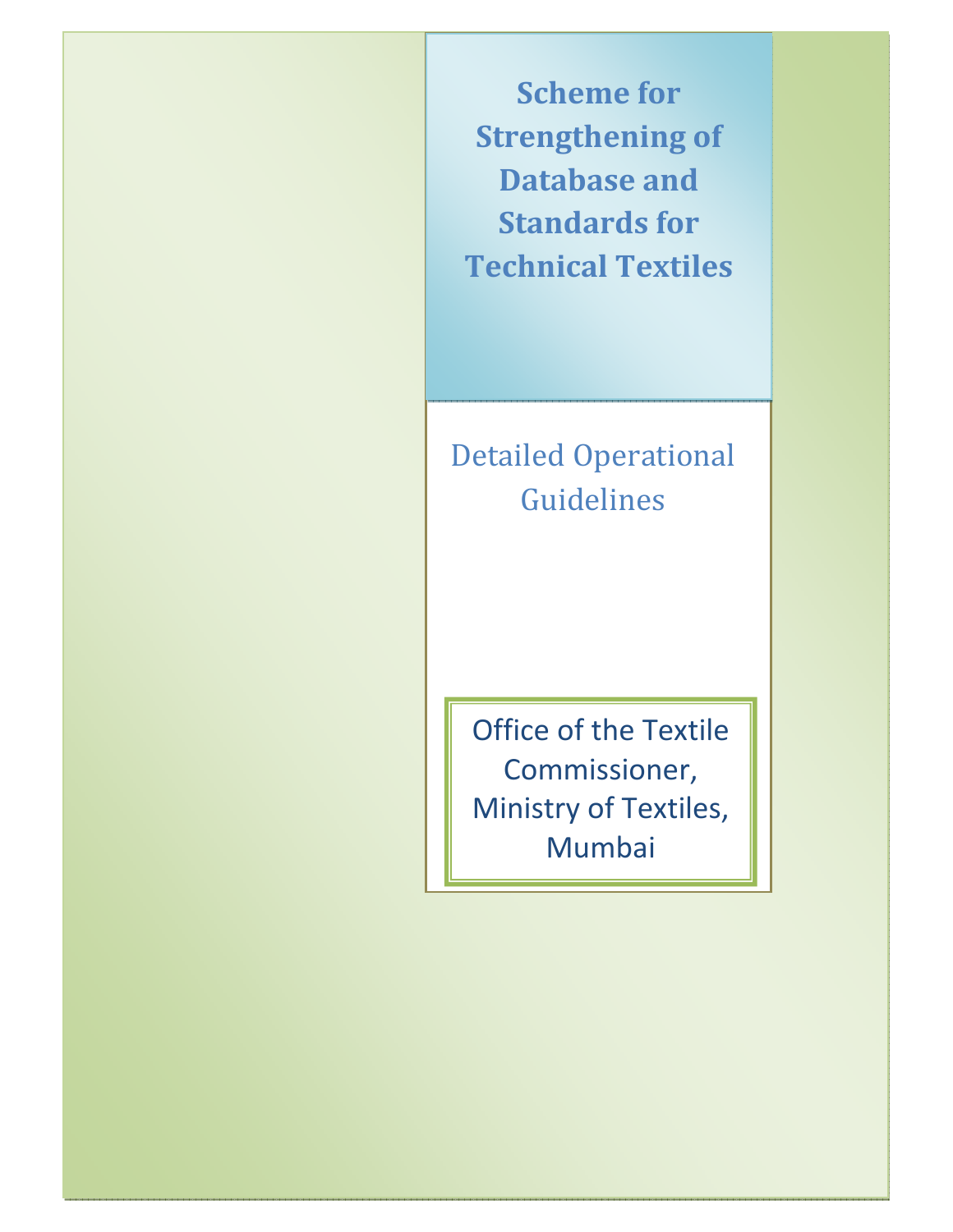| <b>Table of Contents</b> |                                                                    |          |  |  |  |
|--------------------------|--------------------------------------------------------------------|----------|--|--|--|
| S. No.                   | Title                                                              | Page No. |  |  |  |
| Ι.                       | Baseline Survey for Strengthening of Database of Technical Textile |          |  |  |  |
|                          | Industry                                                           |          |  |  |  |
| Π.                       | <b>Identification of HS Codes for Technical Textiles</b>           |          |  |  |  |
| Ш.                       | <b>Standards on Technical Textiles</b>                             | 8        |  |  |  |
| IV.                      | <b>Export Market Intelligence</b>                                  | 10       |  |  |  |
| V.                       | Study to Generate Data on Hospital Related Infections              | 14       |  |  |  |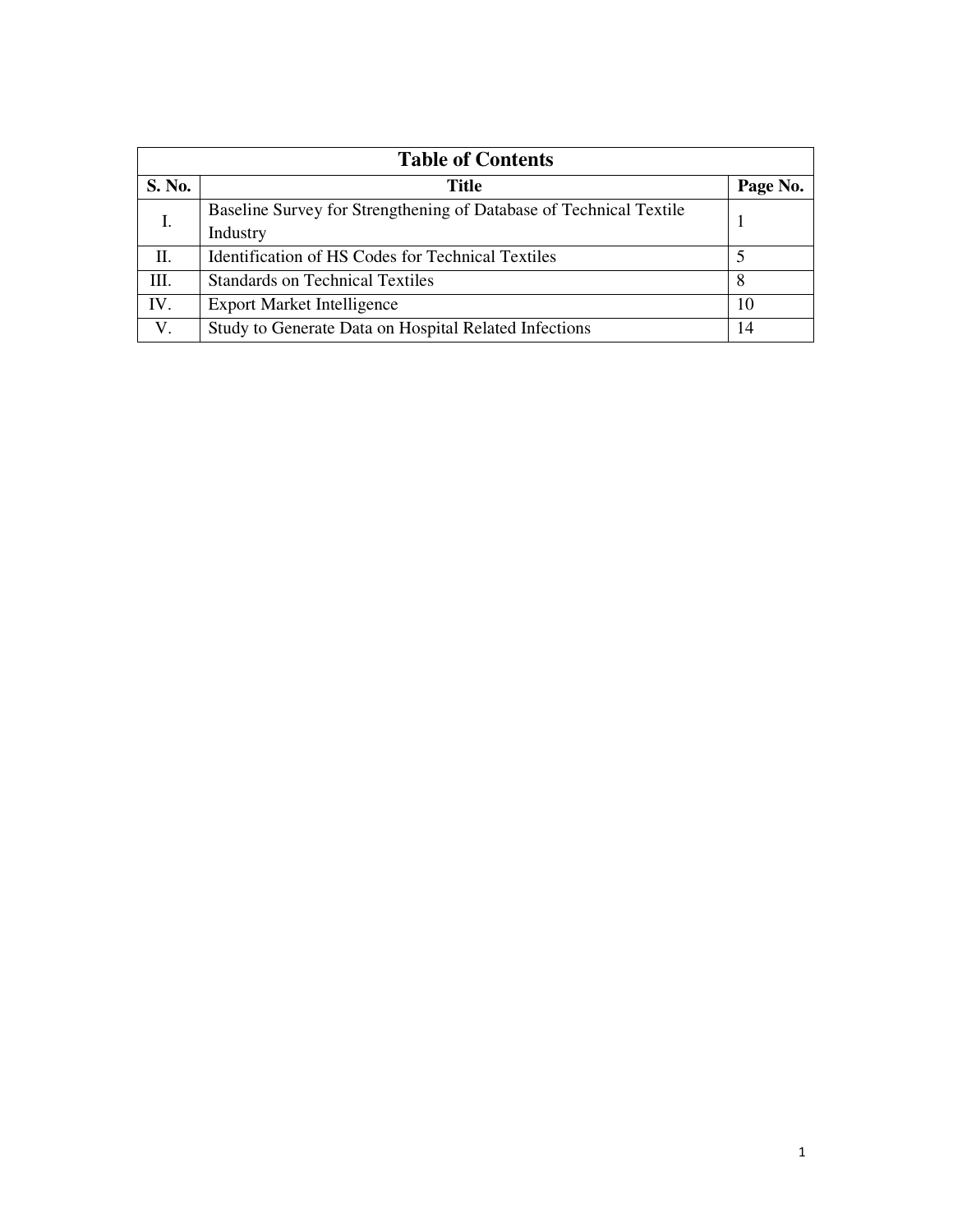# **Guidelines for Scheme for Strengthening of Database and Standards for Technical Textiles**

Following are the guidelines for the components under the scheme for strengthening of database and standards for technical textiles:

# **I. Baseline Survey for Strengthening of Database of Technical Textile Industry**

A baseline survey that provides comprehensive information on all aspects of the technical textile industry in India is imperative for understanding the past developments and progress in the sector, and for identifying key challenges, growth potential and opportunities. A study was conducted during the year 2009under the Scheme for Growth and Development of Technical Textiles (SGDTT)which covered information on the market size, domestic consumption, exports, number of units, type of units, type of products produced, investment, turnover etc. The fast-changing nature of the sector also necessitates an update on this information to ensure the relevance of stakeholders' decisions.

The aim of the study is to identify the market size, consumption, trade trends, number of units, type of units, type of products produced, investment, turnover, employment etc., in the fields of Technical Textiles in India.

The guidelines for conducting the study for Strengthening of Database of Technical Textile Industry may be as follows:

#### **a) Selection of the Consulting Agency:**

The consulting agency will be hired in accordance with the GFR procedures. The Office of Textile Commissioner will release a Request for Proposal (RFP) and invite bids through open tender. The bid format will include submission of three packets for eligibility, technical quote and financial quote. The guidelines for contents of each of the packet will be clearly defined in the RFP. The final selection will be based on combination of technical and financial score, in accordance with the weightage given to technical and financial parameters.

#### **b) Research Methods:**

The consulting agency will have to conduct a primary as well as secondary research to gather the qualitative as well as quantitative data for various aspects of the aforementioned study. The consulting agency may choose the modes of secondary and primary research to ensure the exhaustive data collection for the purpose of study.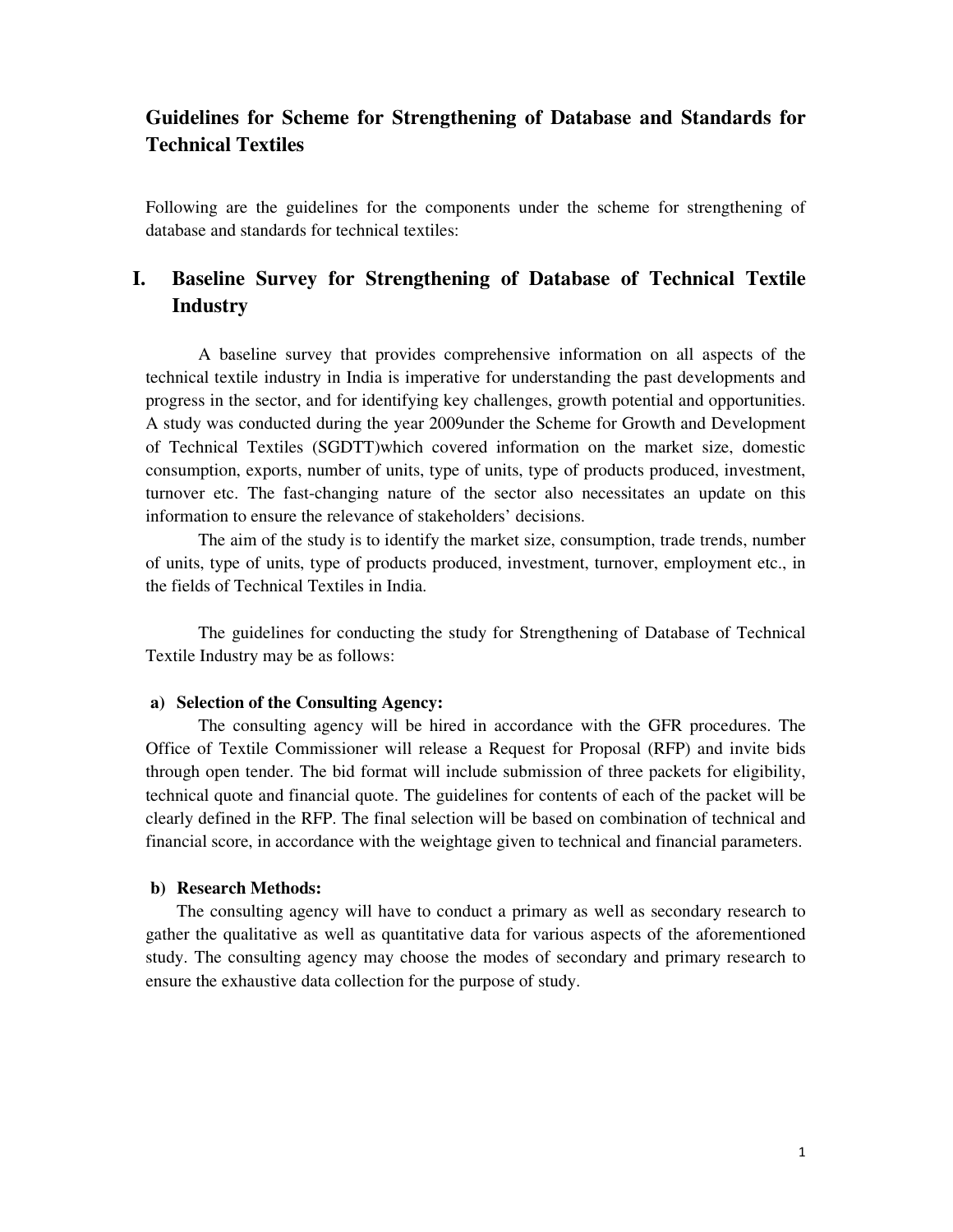# **c) Study Contents:**

## **1. Technical Textile Market Analysis:**

- i. The study will include a detailed report on the market size of each segment of Technical Textiles in India with constituent details like imports, exports, domestic consumption, domestic manufacturing capacity, domestic converting capacity, domestic roll goods manufacturing capacity, market size of imported goods being exported after value addition in India.
- ii. The study will include an exhaustive list of all Technical Textile products manufactured/ consumed/ exported/ imported from India, across all the segments of Technical Textiles. Besides these, additional technical textile products in each segment of Technical Textiles which are yet to be introduced in India may also be added to the list, this may act as a helping guide for an Indian entrepreneur.
- iii. Study should have a section which establishes a quantitative as well qualitative comparison of Indian Technical Textile Industry vis-à-vis Technical Textile sector in other countries where this sector is thriving.
- iv. The study should include trends in investments, consumption, production etc.
- v. The study should include the data on trends in FDI in India.
- vi. The study should also include cases of investments through Joint Ventures and collaborations by Indian Technical Textile units.
- vii. The study should include the trade scenario of Technical Textiles with trends of consumption, imports, exports and manufacturing in the past.
- viii. State wise locational advantages in India for setting up of Technical Textile manufacturing units based on the incentives offered or other aspects.

#### **2. Stakeholders Information:**

- i. The study will include compilation of an exhaustive list with contact details of all the stakeholders in Technical Textiles like manufacturers/ traders (importers/ exporters)/ consultants/ government bodies/ user organisations (government/ private)/ technical textile machinery manufacturers / Testing and Research organisations etc.
- ii. The study will include profiles of top 10 manufacturers in each segment of Technical Textiles in India.
- iii. The section may also include the profile of major FDIs in technical textiles in India.
- iv. List of Technical Textile products with high potential for entrepreneurs along with justifications for such potential.

# **3. Nonwovens:**

Study should include a detailed report on Nonwoven sector of Technical Textiles in India. The section may include details like current applications and size across various manufacturing technologies of Nonwovens in India. Study may also include applications of Nonwovens which are currently not in India but are in practice elsewhere.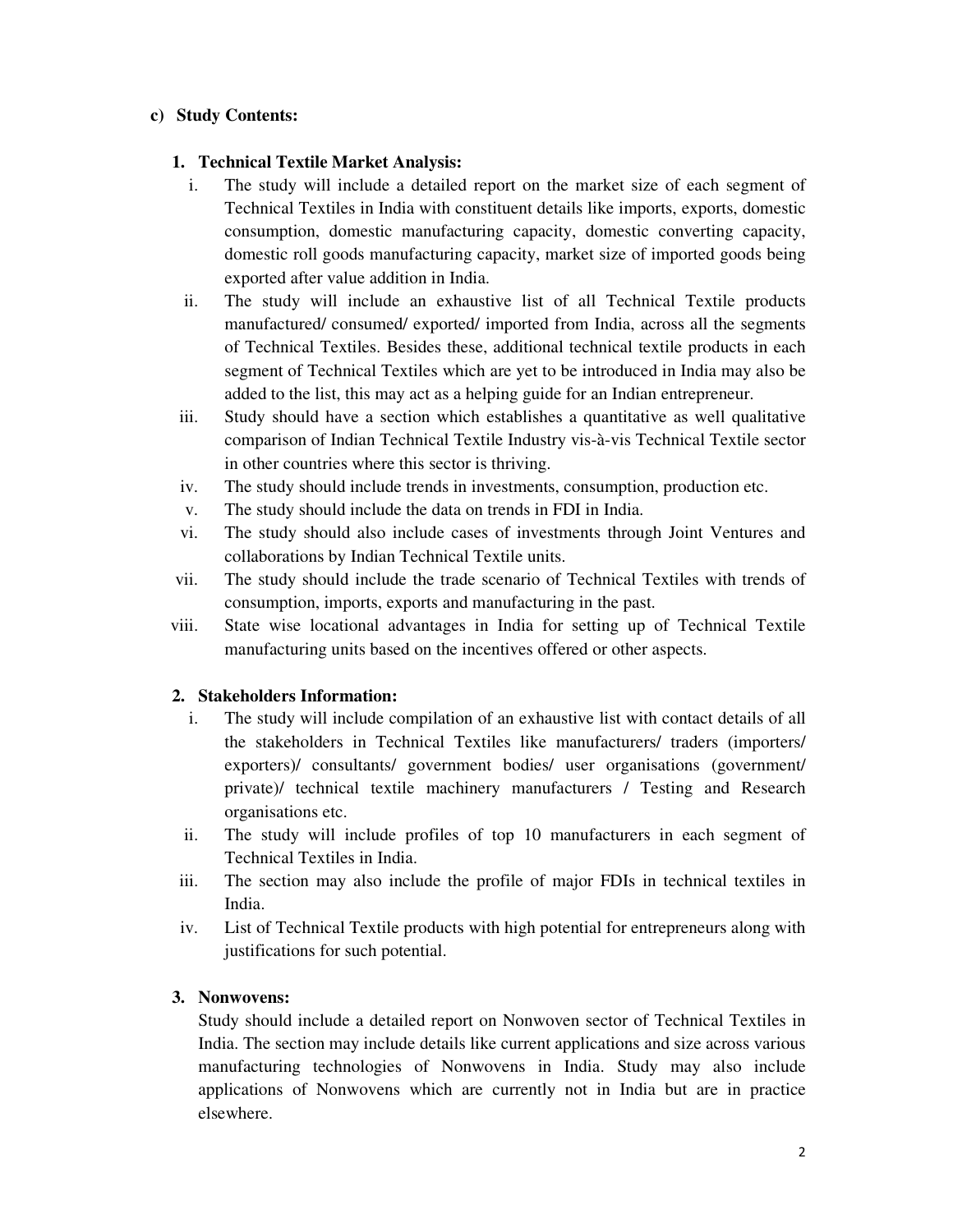# **4. Resource Availability:**

The study should include a detailed section on the resource availability for Technical Textiles in India. This section should capture the levels of availability/production of resources in India which are required to manufacture Technical Textiles like raw materials, manufacturing technology/machinery, testing facilities, policy and regulatory framework, work force availability (skilled/unskilled), research and development facilities etc.

## **5. Future of Technical Textiles:**

The study should also have a section on the estimation of future scenario of each segment of Technical Textiles. The estimate should quantify the necessary details like growth rate, market size, exports growth rate, import growth rate for Technical Textiles as a sector and also for individual segments of Technical Textiles.

#### **6. Source of information**

The consulting agency will have to provide the source of information.

## **7. Recommendations:**

The study should have a section on recommendations for the current and future development of technical textiles.

## **d) Timeline:**

- i. The selected expert/consultant will have to finish the study and submit the report within the timeframe of 10 months from the date of award of the contract; any extension shall be reviewed and approved by the Project Implementation Committee.
- ii. The survey will be carried out during first year of the scheme.
- iii. The survey report will also be updated and published during first and fifth year of the scheme.

#### **e) General:**

The guidelines are indicative and may be elaborated further in the Request for Proposal (RFP).

#### **f) Fund Allocation:**

The year wise fund allocation for conducting the study is as follows:

| Year            |    |    |  | Year 1   Year 2   Year 3   Year 4   Year 5   Total (Rs in Lakhs) |
|-----------------|----|----|--|------------------------------------------------------------------|
| Cost Allocation | 40 | 40 |  | 100                                                              |

# **g) Monitoring and Approval of the Study:**

1. The scheme will be implemented by Project Implementation Committee under the chairpersonship of Textile Commissioner. The composition of the committee is as under:

| 1. Textile Commissioner                                                            | Chairperson |
|------------------------------------------------------------------------------------|-------------|
| 2.   Director (Technical Textiles)/ Under Secretary (Technical Textiles),   Member |             |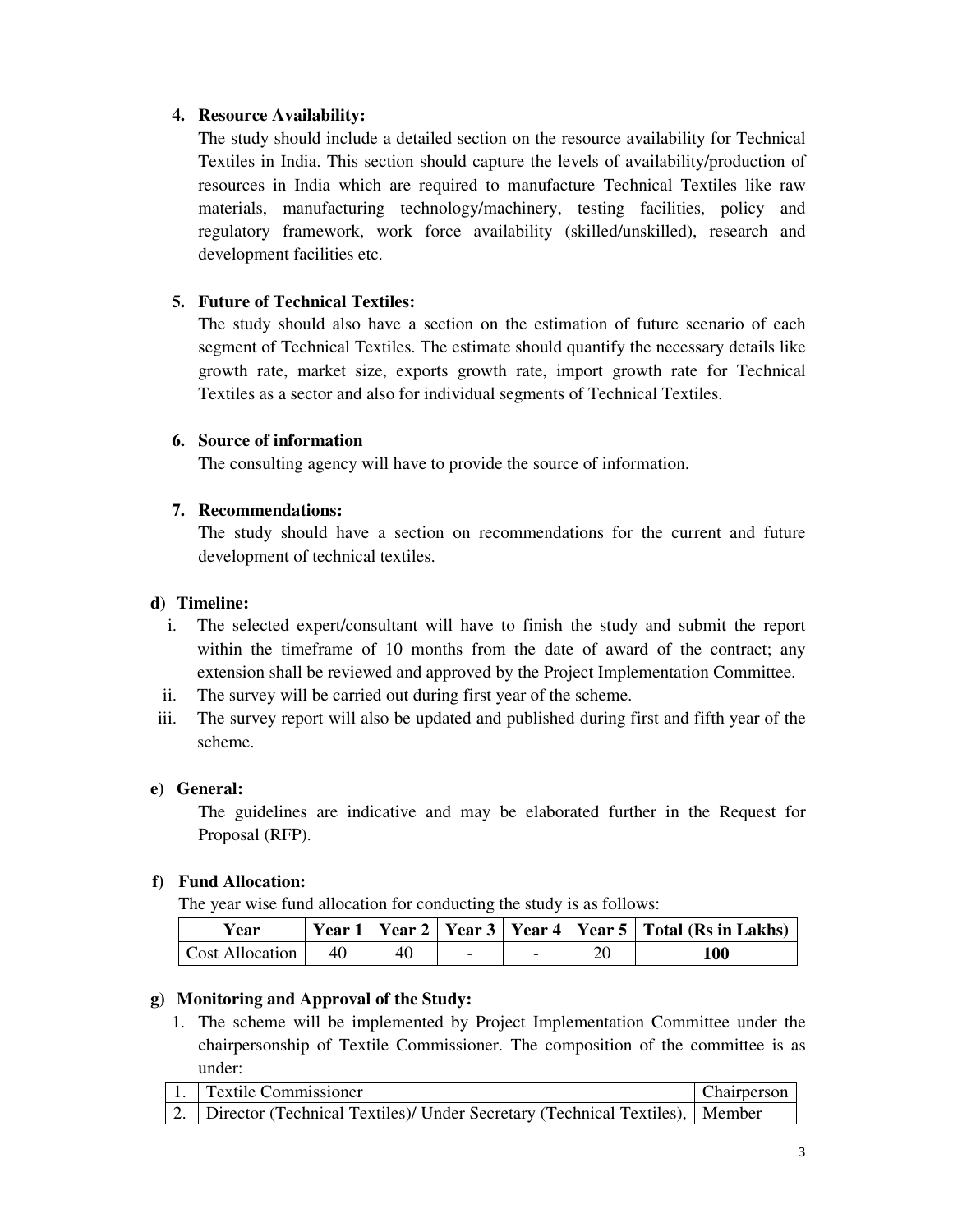| <b>Ministry of Textiles</b>                                                  |           |
|------------------------------------------------------------------------------|-----------|
| Representative of IFW, Ministry of Textiles                                  | Member    |
| Directors of all Centres of Excellence (COEs) on Technical Textiles   Member |           |
| Director/Deputy Director (Technical Textiles), Office of Textiles   Member   |           |
| Commissioner                                                                 | Secretary |

The chairman may co-opt the Subject Matter specialist from industry / academics as per requirement.

Terms of Reference of the Project Implementation Committee (PIC):

- i. PIC will approve the hiring of consultants under this scheme.
- ii. PIC will evaluate and approve the study reports and recommend the release of consulting fee/contract amount.
- iii. PIC will ensure proper implementation, along with the achievement of the set targets and the optimal utilization of funds.
- 2. The Empowered Committee under the chairpersonship of Joint Secretary (Technical Textiles), Ministry of Textiles, Government of India will monitor the overall scheme.Composition of committee is as follows:

|    | Joint Secretary (Technical Textile) | <b>Chairperson</b> |
|----|-------------------------------------|--------------------|
|    | <b>Textile Commissioner</b>         | Member             |
| 3. | Director, IFW, Ministry of Textiles | Member             |
| 4. | Directors of all COEs               | Member             |

Terms of Reference of the Empowered Committee: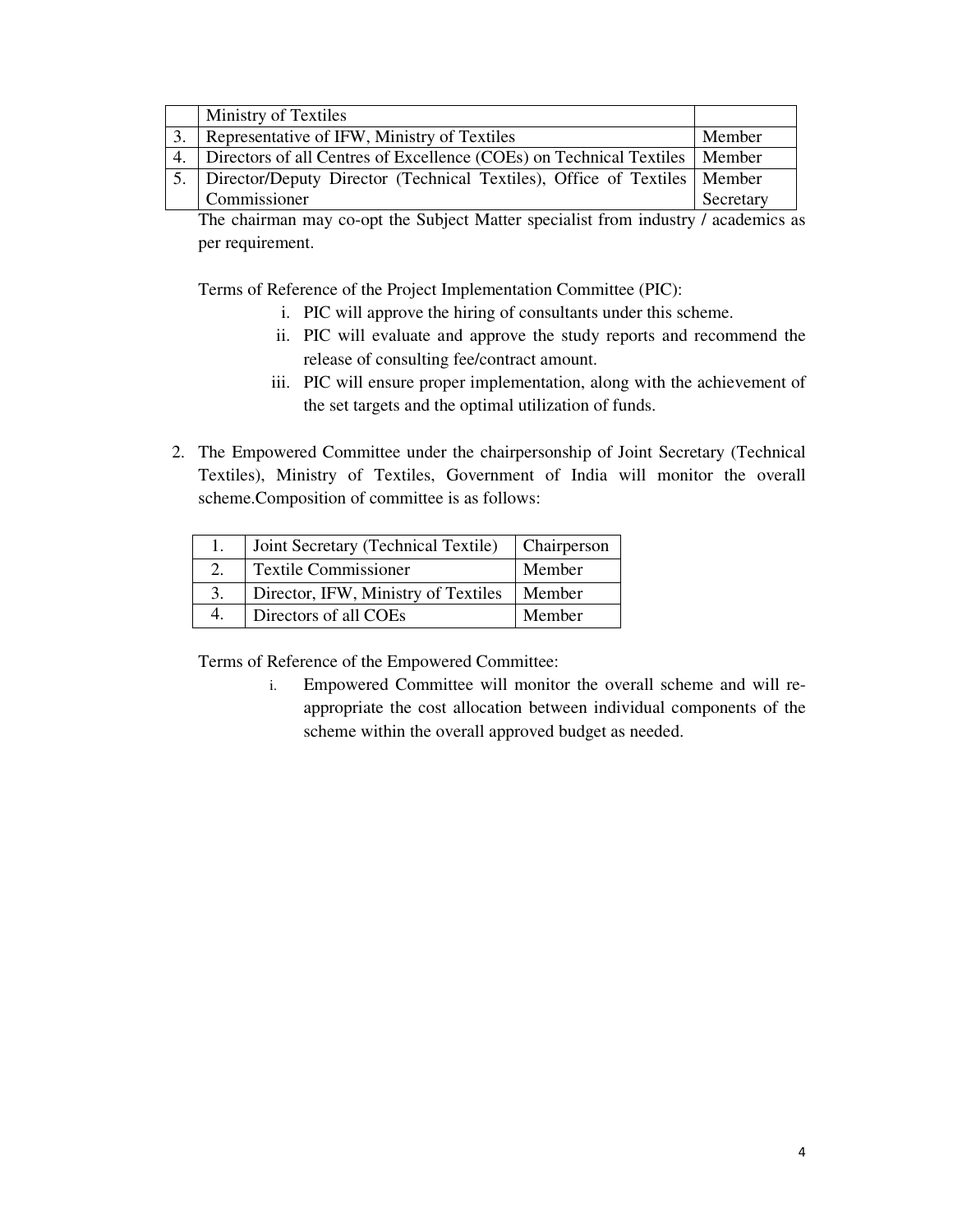## **II. Identification of HS Codes for Technical Textiles**

Technical Textile is the fastest growing segment of the textile sector and its potential has been acknowledged by government and industry stakeholders alike. An understanding of the global industry, and of its driving factors and trends, is vital for harnessing this potential and for creating an enabling environment for growth and development of the technical textile industry in India. Hence, tracking of the trade comprising of exports and imports becomes imperative for the development of this sector.

Directorate General of Foreign Trade (DGFT) captures trade-related data for all commodities imported and exported to and from India based on their 8-digit HS codes. There are no separate chapters/ HS Codes identified for technical textile items. Identification of HS codes will help in systematically monitoring trade trends for technical textiles items, which will also identify and guide necessary policy-level interventions. Hence, it is necessary to identify the HS codes corresponding to these items, an activity that is still in its initial stages. The guidelines for conducting the study for Identification of HS Codes for Technical Textiles may be as follows:

#### **a) Selection of the Consulting agency:**

 The consulting agency will be hired in accordance with the GFR procedures. The Office of Textile Commissioner will release a Request for Proposal (RFP) and invite bids through open tender. The bid format will include submission of three packets for eligibility, technical quote and financial quote. The guidelines for contents of each of the packet will be clearly defined in the RFP. The final selection will be based on combination of technical and financial score, in accordance with the weightage given to technical and financial parameters.

#### **b) Study Contents:**

#### **a) Research Methods:**

The consulting agency will have to conduct a primary as well as secondary research to gather the qualitative as well as quantitative data for various aspects of the aforementioned study. The consultant/expert may choose the modes of secondary and primary research to ensure the exhaustive data collection for the purpose of study.

#### **b) Expert Panel Formation:**

The consulting agency will form an expert panel comprising of the experts and stakeholders from the Technical Textile industry like manufacturers, research organisations, testing organisations and consultants etc. for discussions on HS Codes for Technical Textiles. The discussion will include suggestions for Technical Textile items for which HS Codes are not present and those items for which HS Codes exist. The discussions will also include critical analysis of the justifications for each of the HS Code suggested.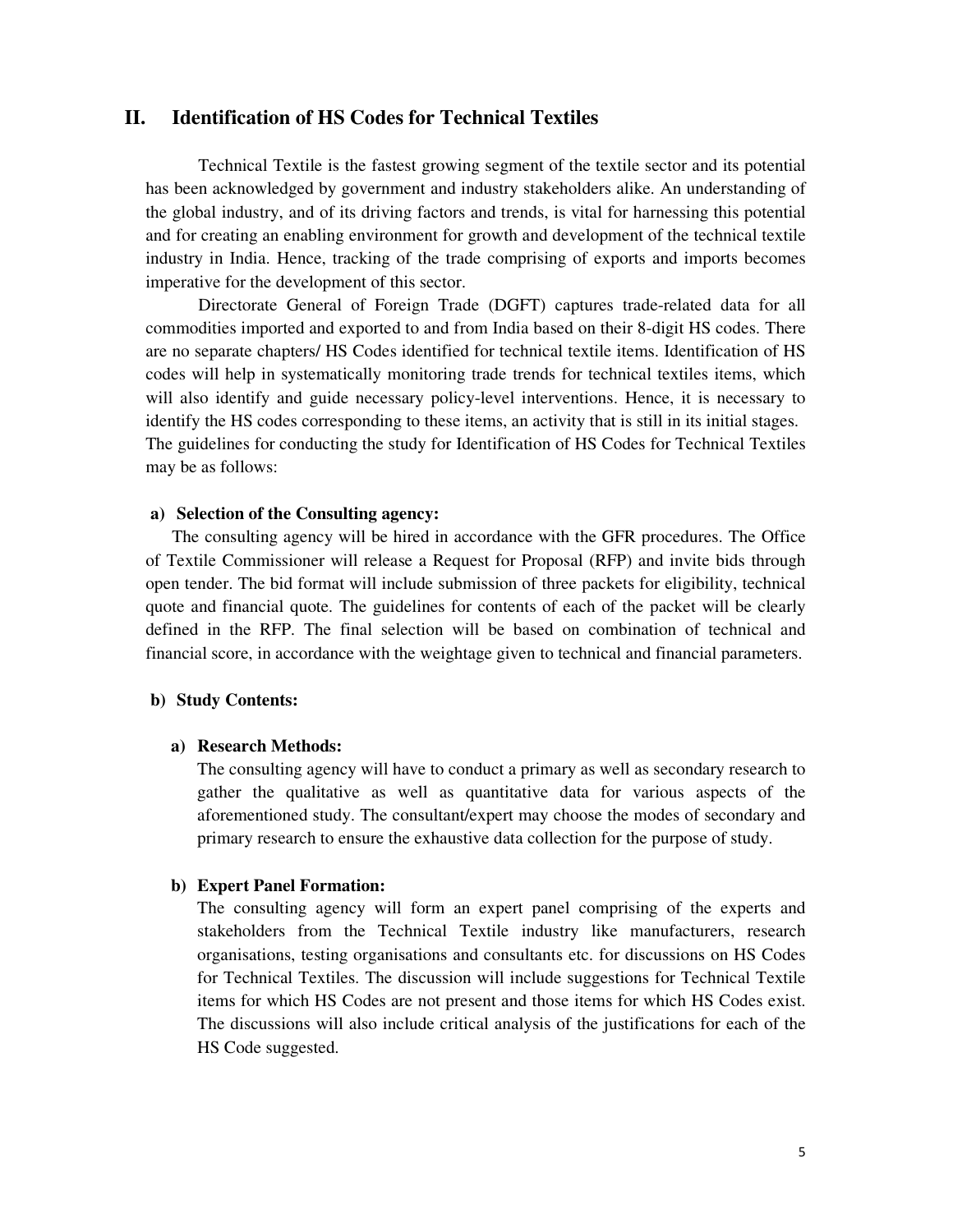## **c) Identification of HS Codes:**

- i. The consulting agency will identify the existing HS Codes that may be classified under Technical Textiles.
- ii. The consulting agency will also identify all the Technical Textile items for which there are no existing HS Codes and for which HS Codes are needed to be defined.
- iii. The consulting agency will also provide detailed justifications for each of the HS Codes suggested along with trade trends for all the proposed HS Codes for Technical Textiles.
- iv. Consulting agency will also study the HS Codes for Technical Textiles defined in the international market.

# **d) Notification of HS Codes**

- i. The consulting agency will intimate the newly formulated HS Codes to concerned authorities and assist the Ministry of Textiles in the process of notification of HS Codes by concerned authorities like Directorate General of Foreign Trade (DGFT).
- ii. The consulting agency shall publish the report on own expenses.

# **e) Source of information**

The consulting agency will have to provide the source of information.

# **c) Timeline:**

The database compilation will be an ongoing process for entire duration of the scheme. First report will be submitted in 9 months thereafter the database will be updated on half yearly basis and findings will be shared with the key agencies such as DGFT etc.

# **d) General:**

The guidelines are indicative and may be elaborated further in the Request for Proposal (RFP).

# **f) Fund Allocation:**

The year wise fund allocation for conducting the study is as follows:

| Year                   |    |  |    | Year 1   Year 2   Year 3   Year 4   Year 5   Total (Rs in Lakhs) |
|------------------------|----|--|----|------------------------------------------------------------------|
| <b>Cost Allocation</b> | 20 |  | 20 | 100                                                              |

# **e) Monitoring and Approval of the Study:**

1. The scheme will be implemented by Project Implementation Committee under the chairpersonship of Textile Commissioner. The composition of the committee is as under:

| <b>Textile Commissioner</b>                                                                                           | Chairperson |
|-----------------------------------------------------------------------------------------------------------------------|-------------|
| Texture 21 Director (Technical Textiles)/ Under Secretary (Technical Textiles), Member<br><b>Ministry of Textiles</b> |             |
| Representative of IFW, Ministry of Textiles                                                                           | Member      |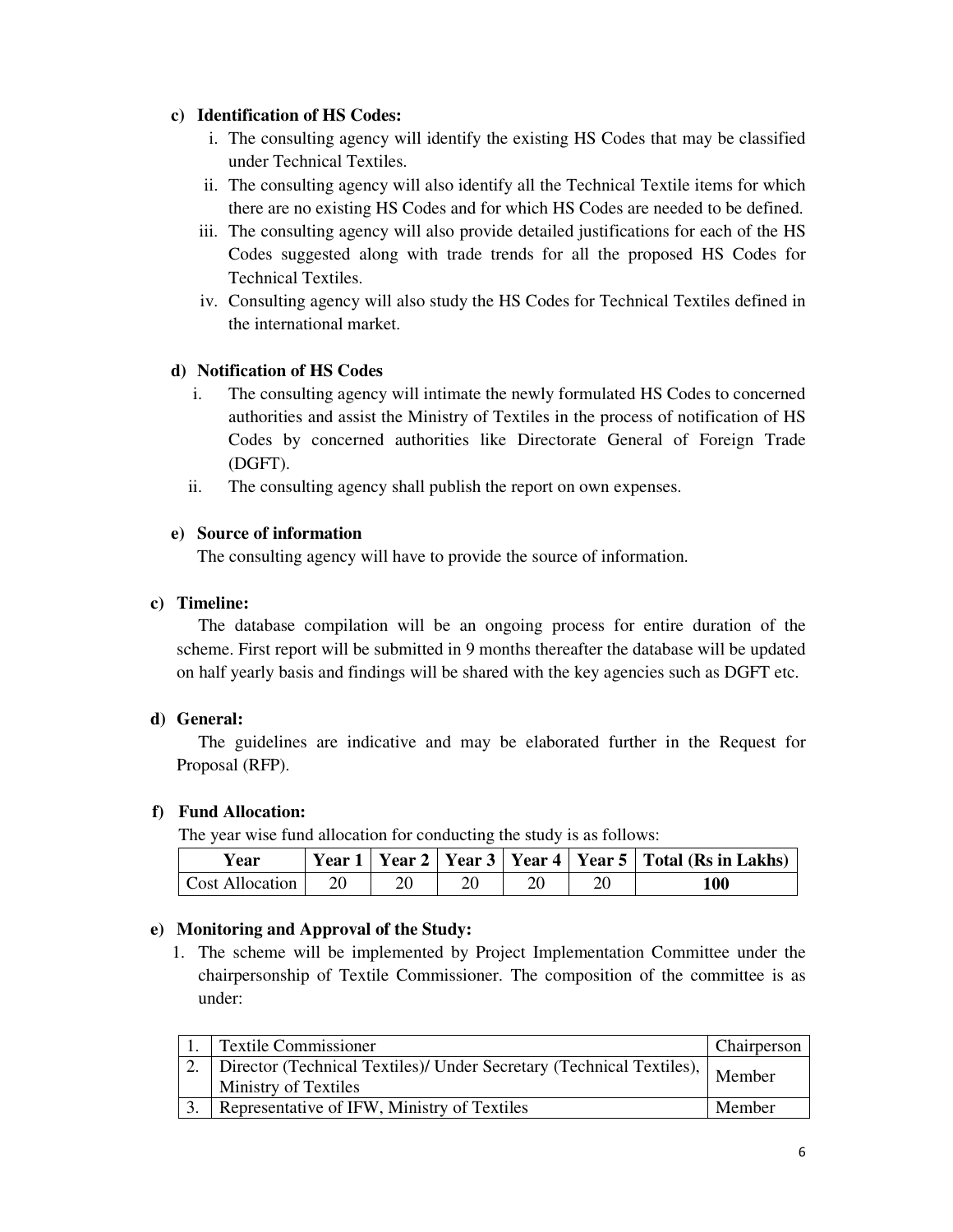| 4. Directors of all Centres of Excellence (COEs) on Technical Textiles   Member |           |
|---------------------------------------------------------------------------------|-----------|
| 5. Director/ Deputy Director (Technical Textiles), Office of Textiles   Member  |           |
| Commissioner                                                                    | Secretary |

The chairman may co-opt the Subject Matter specialist from industry / academics as per requirement.

Terms of Reference of the Project Implementation Committee (PIC):

- i. PIC will approve the hiring of consultants under this scheme.
- ii. PIC will evaluate and approve the study reports and recommend the release of consulting fee/contract amount.
- iii. PIC will ensure proper implementation, along with the achievement of the set targets and the optimal utilization of funds.
- 2. The Empowered Committee under the chairpersonship of Joint Secretary (Technical Textiles), Ministry of Textiles, Government of India will monitor the overall scheme. Composition of committee is as follows:

| Joint Secretary (Technical Textile) | <b>Chairperson</b> |
|-------------------------------------|--------------------|
| <b>Textile Commissioner</b>         | Member             |
| Director, IFW, Ministry of Textiles | Member             |
| Directors of all COEs               | Member             |

Terms of Reference of the Empowered Committee: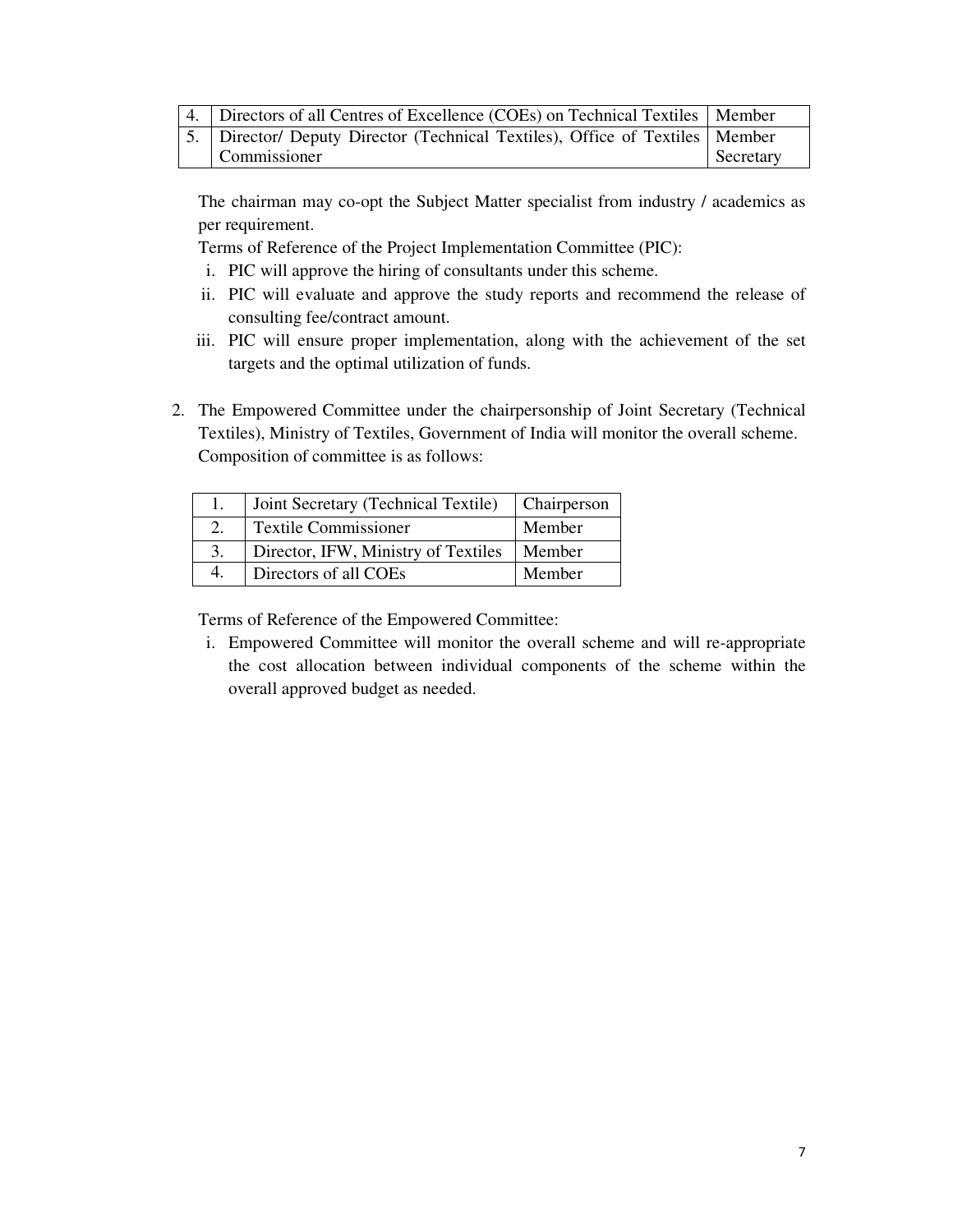# **III. Standards on Technical Textiles**

Technical textiles are functional textiles which are used for their functional properties in various fields. The technically and economically sensitive usage of technical textiles makes it imperative for the existence of proper standards for each type of technical textile. The Bureau of Indian Standards (BIS) is the designated organization for formulation of standards in India. The BIS is however hampered by lack of expert manpower to take up the process of formulation of standards at the desired pace. Ministry of Textiles will provide financial assistance to Bureau of Indian Standards (BIS) for hiring consulting agency to support the formulation and notification of standards for Technical Textile items.

## **a) Selection of the consulting agency:**

Based on the workload theBureau of Indian Standards (BIS) will hire the Consultants/ Experts for formulation of standards as per GFR Rules.

## **b) Release of Funds:**

- i. BIS will intimate to Office of the Textile Commissioner the amount of fund required on the yearly basis along with proposal containing details of workload.
- ii. Office of Textile Commissioner will release the funds directly to BIS for hiring of consultants/experts to support the formulation and notification of standards.
- iii. The funds will be released on recommendation of Project Implementation Committee after assessing the workload.
- iv. BIS will submit the utilisation certificate along with progress report to the Office of Textile Commissioner. Scheme will cover all the segments of Technical Textiles.

# **c) Timeline:**

- i. The formulation and notification will go on for the entire duration of the scheme.
- ii. The progress report (physical and financial) shall be submitted by BIS on a quarterly basis to the Office of Textile Commissioner for information to Project Implementation Committee (PIC).

# **d) Fund Allocation:**

The year wise fund allocation for conducting the study is as follows:

| Year               |  |  | Year 1   Year 2   Year 3   Year 4   Year 5   Total (Rs in Lakhs) |
|--------------------|--|--|------------------------------------------------------------------|
| Cost Allocation 55 |  |  | 275                                                              |

# **e) Monitoring and Approval of the Study:**

- i. BIS will monitor and evaluate the progress of the work done by the consultants.
- ii. The scheme will be implemented by Project Implementation Committee under the chairpersonship of Textile Commissioner. The composition of the committee is as under: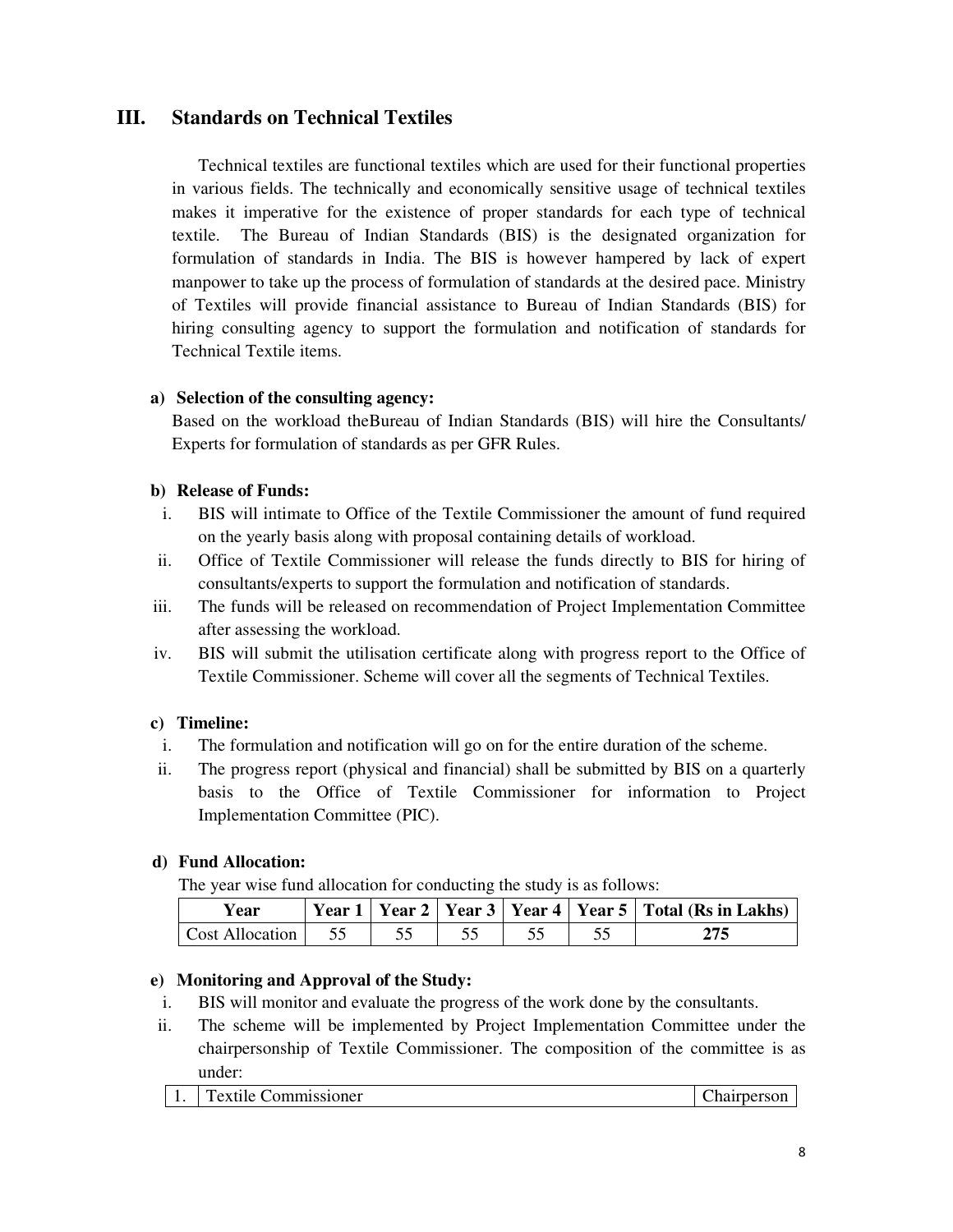|    | Director (Technical Textiles)/ Under Secretary (Technical Textiles), Member<br>Ministry of Textiles |           |
|----|-----------------------------------------------------------------------------------------------------|-----------|
|    | Representative of IFW, Ministry of Textiles                                                         | Member    |
| 4. | Directors of all Centres of Excellence (COEs) on Technical Textiles                                 | Member    |
|    | Representative from BIS (not below the rank of Scientist $(C)$ )                                    | Member    |
| 6. | Director/Deputy Director (Technical Textiles), Office of Textiles                                   | Member    |
|    | Commissioner                                                                                        | Secretary |

The chairman may co-opt the Subject Matter specialist from industry / academics as per requirement.

Terms of Reference of the Project Implementation Committee (PIC):

- i. PIC will approve hiring of consultant by BIS.
- ii. PIC will approve release of payment to BIS by O/oTxC.
- iii. PIC will ensure proper implementation, along with the achievement of the set targets and the optimal utilization of funds.
- iii. The Empowered Committee under the chairpersonship of Joint Secretary (Technical Textiles), Ministry of Textiles, Government of India will monitor the overall scheme. Composition of committee is as follows:

|    | Joint Secretary (Technical Textile) | Chairperson |
|----|-------------------------------------|-------------|
|    | <b>Textile Commissioner</b>         | Member      |
| 3. | Director, IFW, Ministry of Textiles | Member      |
| 4. | Directors of all COEs               | Member      |

Terms of Reference of the Empowered Committee: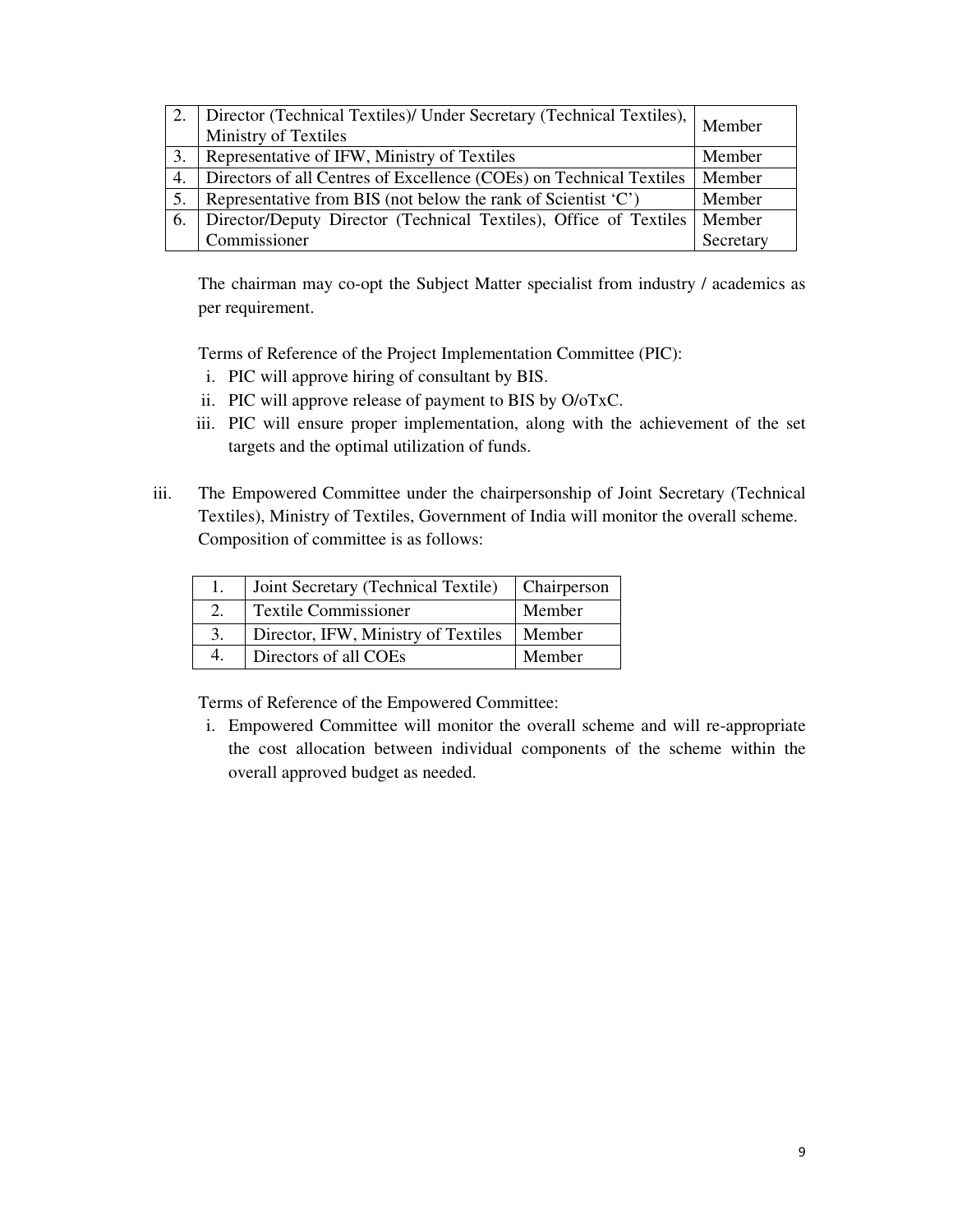## **IV. Export Market Intelligence**

The technical textiles segment has demonstrated remarkable growth in sales volume across the world. However, as information about the global technical textiles market is limited in India, Indian exporters and manufacturers are also unable to appreciate and tap the extensive potential of domestically-produced technical textiles products in global market. A database on the export market for technical textiles will therefore help identify market potential by product and by destination, as well as the necessary product specifications and regulations that apply to those markets.

A study will be conducted to build a knowledge repository pertaining to technical textile exports that will empower Indian exporters in making informed decisions about the market potential for their products across the globe.

The guidelines for conducting the study for Export Market Intelligence for Technical Textiles may be as follows:

#### **a) Selection of the consulting agency:**

The consulting agency will be hired in accordance with the GFR procedures. The Office of Textile Commissioner will release aRequest for Proposal (RFP) and invite bids through open tender. The bid format will include submission of three packets for eligibility, technical quote and financial quote. The guidelines for contents of each of the packet will be clearly defined in the RFP. The final selection will be based on combination of technical and financial score, in accordance with the weightage given to technical and financial parameters.

#### **b) Research Methods:**

The consulting agency will have to conduct a primary as well as secondary research to gather the qualitative as well as quantitative data for various aspects of the aforementioned study. The consultant/expert may choose different modes of secondary and primary research to ensure the exhaustive data collection for the purpose of study.

#### **c) Study Contents:**

#### **1. Export Market Database:**

- i. The consulting agency will create an exhaustive database on the key exporters of technical textiles with details such as their contact points and address etc.
- ii. The consulting agency will create an exhaustive list on the Technical textile items exported from India to foreign countries.
- iii. The consulting agency will list down the contacts of chambers, consulate, arbitrating agencies, etc. for helping Indian Exporters.
- iv. The consulting agency will identify the institutional buyers of technical textile items from major technical textile consuming countries along with the specifications and terms and conditions laid down by such buyers for each technical textile item they import in bulk.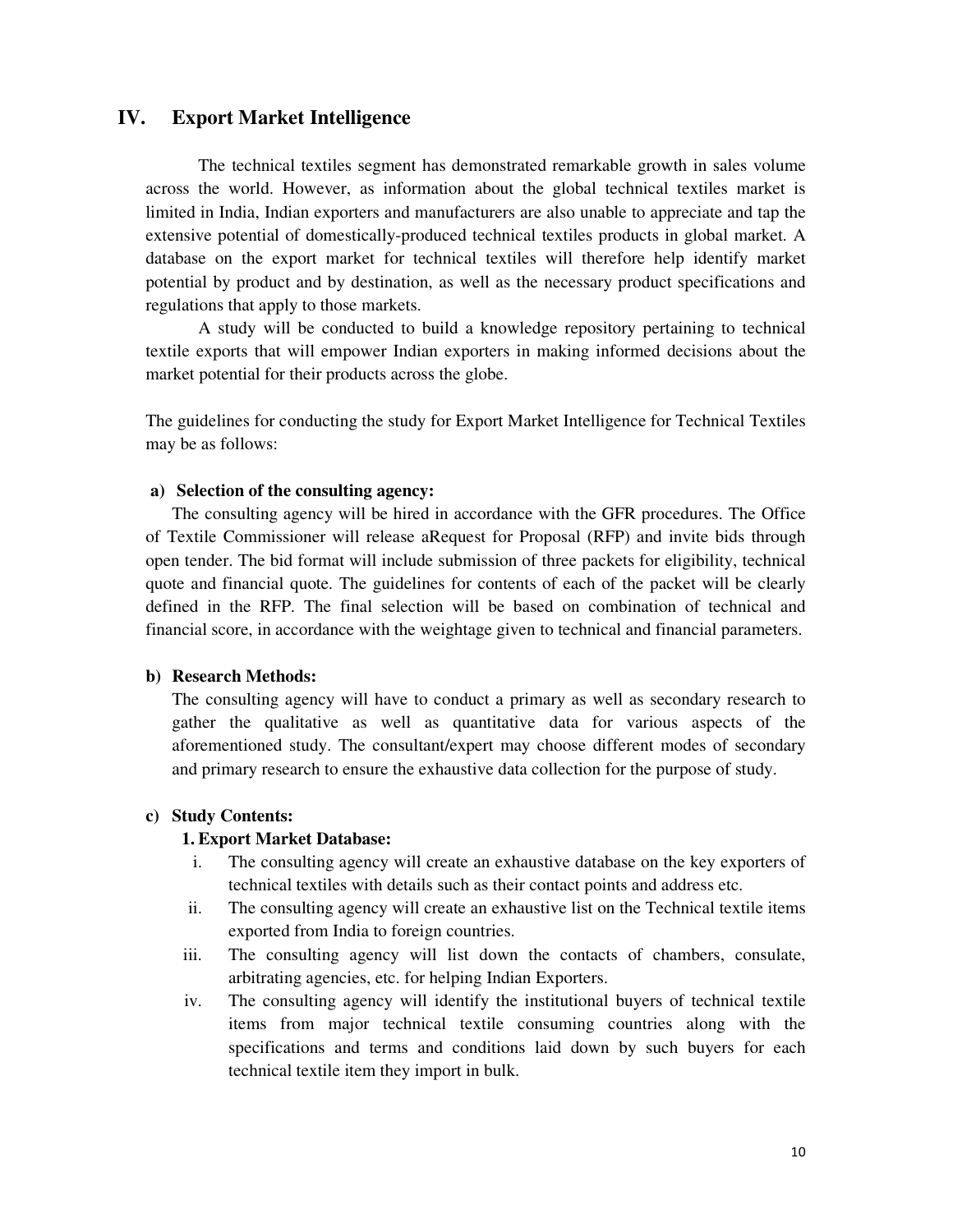v. The consulting agency will work on the data collation, analysis of technical textiles in the last 5 years and future prospects.

# **2. Export Market Analysis:**

- i. The consulting agency will identify the key countries where the technical textile items are exported, as well as countries that demonstrate high potential markets for Indian technical textiles along with basis of such potential. The section should also contain the list of Technical textile items with their HS Codes imported by such countries along with the size of imports for each HS Code in the list for each country.
- ii. The consulting agency will also identify the key segments of technical textiles which have higher exports.

# **3. Trade Policies:**

- i. The consulting agency will create a repository of the trade policies and the guidelines laid by the top potential countries for the export of Technical Textiles from India.
- ii. The consulting agency should also compile the information on present and perceived Non-Tariff Barriers (NTBs) that Indian Technical Textile products may face in exports to major Technical Textile consuming countries. Further, the consulting agency should suggest the measures to tackle the aforesaid NTBs to facilitate free export to these countries.
- iii. The consulting agency will study and elaborate on major bilateral and multilateral trade agreements affecting import and export of Technical Textiles and its effect on domestic industry.

# **4. Trade partner identification and sensitization:**

- i. The consulting agency will have to identify international players in the field of technical textile segment with which Indian companies can partner with to help grow the exports out of India.
- ii. The consulting agency will also create awareness among probable international partners about the India industry landscape, its advantages, opportunities, etc. The process will involve holding national and international workshops / visits involving target international companies.

# **5. Recommendations:**

- i. The consulting agency shall recommend strategies for the Indian exporters to export their products to the countries where the trade policies hinder in imports to their markets.
- ii. The consulting agency should also provide policy/regulatory recommendations for increasing the export from India.

# **6. Source of information**

The consulting agency will have to provide the source of information.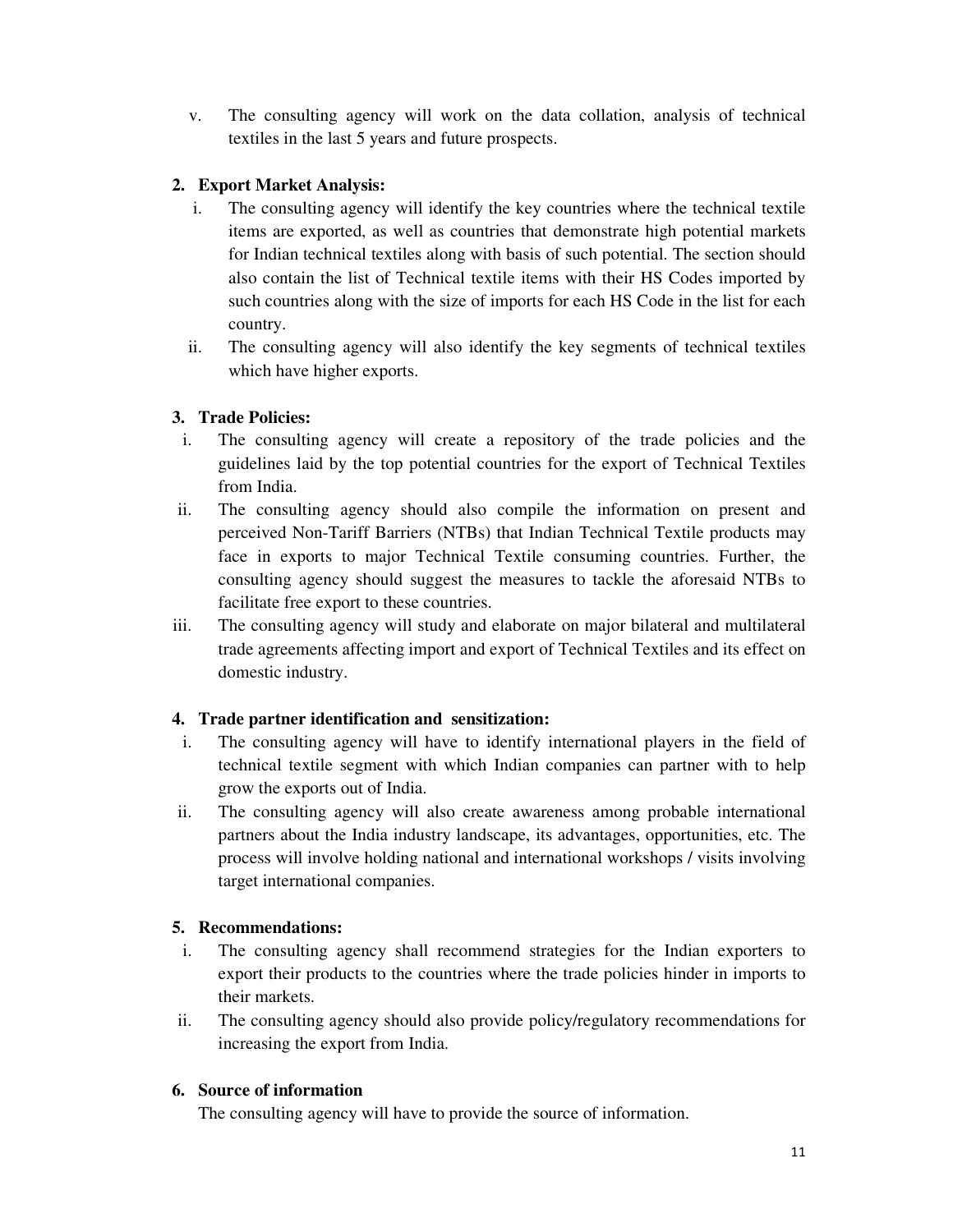# **d) Timeline:**

- i. The database compilation will be an ongoing process for entire duration of the scheme. First report will be submitted in 6 months thereafter the database will be updated on quarterly basis and findings will be shared with the key agencies such as CoEs, Export promotion councils, industry associations etc.
- ii. The report shall be published after the completion of study.

# **e) General:**

The guidelines are indicative and may be elaborated further at the time of Request for Proposal (RFP).

# **f) Fund Allocation:**

The year wise fund allocation for conducting the study is as follows:

| Year                   |    |  |  | Year 1   Year 2   Year 3   Year 4   Year 5   Total (Rs in Lakhs) |
|------------------------|----|--|--|------------------------------------------------------------------|
| <b>Cost Allocation</b> | 85 |  |  | 425                                                              |

# **g) Monitoring and Approval of the Study:**

1. The scheme will be implemented by Project Implementation Committee under the chairpersonship of Textile Commissioner. The composition of the committee is as under:

|     | <b>Textile Commissioner</b>                                          | Chairperson |
|-----|----------------------------------------------------------------------|-------------|
| 2.  | Director (Technical Textiles)/ Under Secretary (Technical Textiles), | Member      |
|     | Ministry of Textiles                                                 |             |
| 3.  | Representative of IFW, Ministry of Textiles                          | Member      |
| 4.  | Directors of all Centres of Excellence (COEs) on Technical Textiles  | Member      |
| .5. | Director/Deputy Director (Technical Textiles), Office of Textiles    | Member      |
|     | Commissioner                                                         | Secretary   |

The chairman may co-opt the Subject Matter specialist from industry / academics as per requirement.

Terms of Reference of the Project Implementation Committee (PIC):

- i. PIC will approve the hiring of consultants under this scheme.
- ii. PIC will evaluate and approve the study reports and recommend the release of consulting fee/contract amount.
- iii. PIC will ensure proper implementation, along with the achievement of the set targets and the optimal utilization of funds.
- 2. The Empowered Committee under the chairpersonship of Joint Secretary (Technical Textiles), Ministry of Textiles, Government of India will monitor the overall scheme. Composition of committee is as follows:

| Joint Secretary (Technical Textile)          | <b>Chairperson</b> |
|----------------------------------------------|--------------------|
| <b>Textile Commissioner</b>                  | Member             |
| Director, IFW, Ministry of Textiles   Member |                    |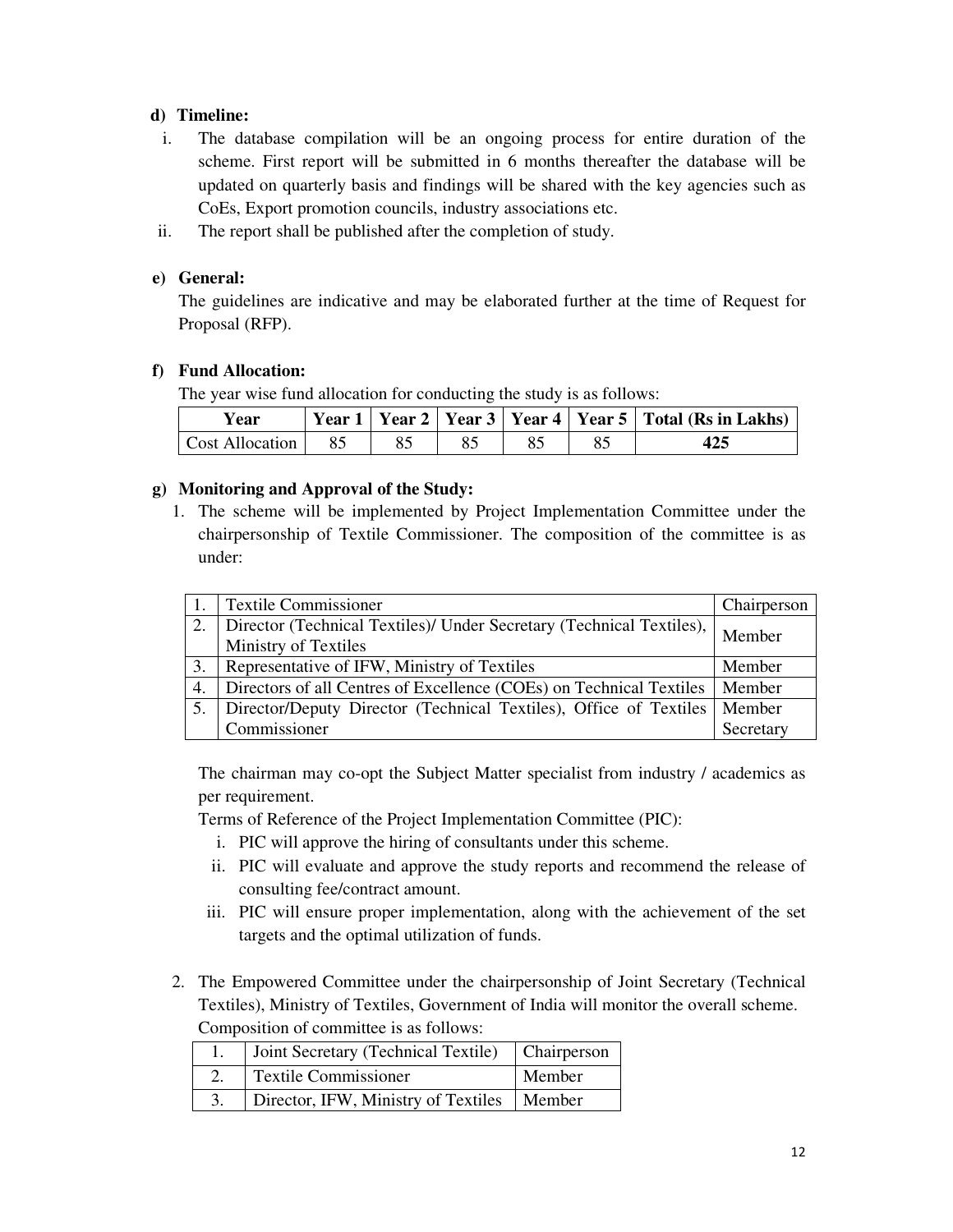| Directors of all COEs | Member |
|-----------------------|--------|
|                       |        |

Terms of Reference of the Empowered Committee: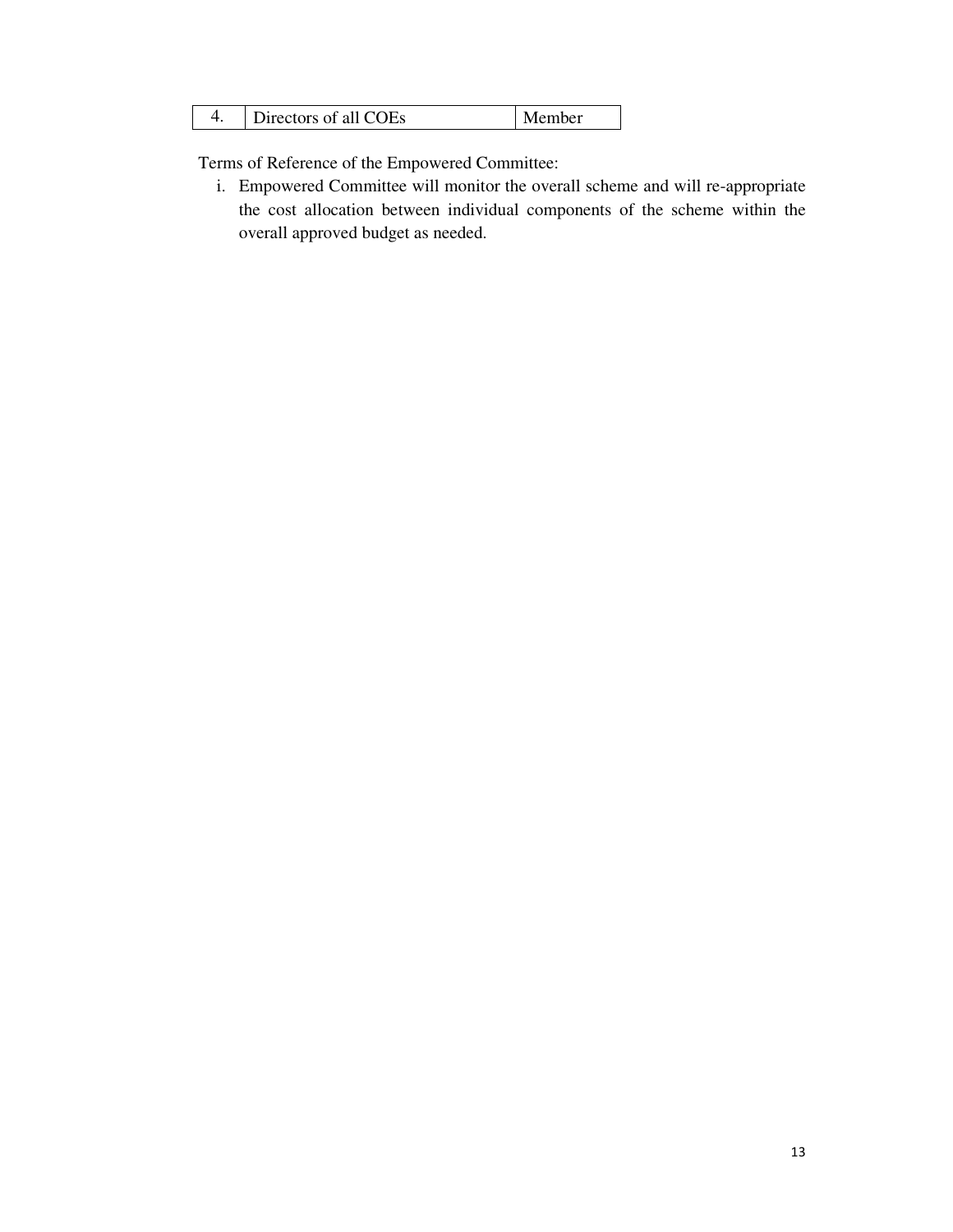## **V. Study to Generate Data on Hospital Related Infections**

While the overall health profile of the Indian demographic is amongst the lowest globally, it is imperative that more technologically-advanced solutions be introduced into India's healthcare industry. Medical textiles, a segment of technical textile that consists of textile products used in health, hygiene, personal care, and surgical applications can make a much needed contribution in this effort. In order to design the products and measures that will address the Indian populations' healthcare needs, it is necessary to understand the infections that are prominent in hospitals and health care facilities.

A study that encapsulates data on hospital-based diseases and infections, information on the usage of technical textiles items in Indian hospitals, and rules and recommendations for the appropriate usage of relevant medical textile products will greatly advance the efforts in not only promoting the use of technical textiles in India, but also of addressing the nation's most pressing and serious healthcare concerns.

The guidelines for conducting the study to generate data on hospital related infections may be as follows:

#### **a) Selection of the consulting agency:**

The consulting agency will be hired in accordance with the GFR procedures. The Office of Textile Commissioner will release a Request for Proposal (RFP)and invite bids through open tender. The bid format will include submission of three packets for eligibility, technical quote and financial quote. The guidelines for contents of each of the packet will be clearly defined in the RFP. The final selection will be based on combination of technical and financial score, in accordance with the weightage given to technical and financial parameters.

#### **b) Study Contents:**

#### **1. Research Methods:**

The consulting agency will conduct a primary and secondary research to gather the qualitative as well as quantitative data for various aspects of the aforementioned study. The consulting agency may choose amongst the different modes of secondary and primary research to ensure the exhaustive data collection for the purpose of study. The consulting agency will be preparing a template of questions to be asked to the experts in primary research.

#### **2. Hospital Acquired diseases analysis:**

i. The study will include a detailed report on the list of the diseases acquired whenever a person visits/stays in a hospital (urban and rural) in India. This section should also include the information on the sources of such diseases, the impact of such diseases on human health viz. weakness, loss of appetite or fatal etc., Section of the society more prone to such diseases like economic classes of the society, children, males, females, expecting mothers etc. and the age group mostly infected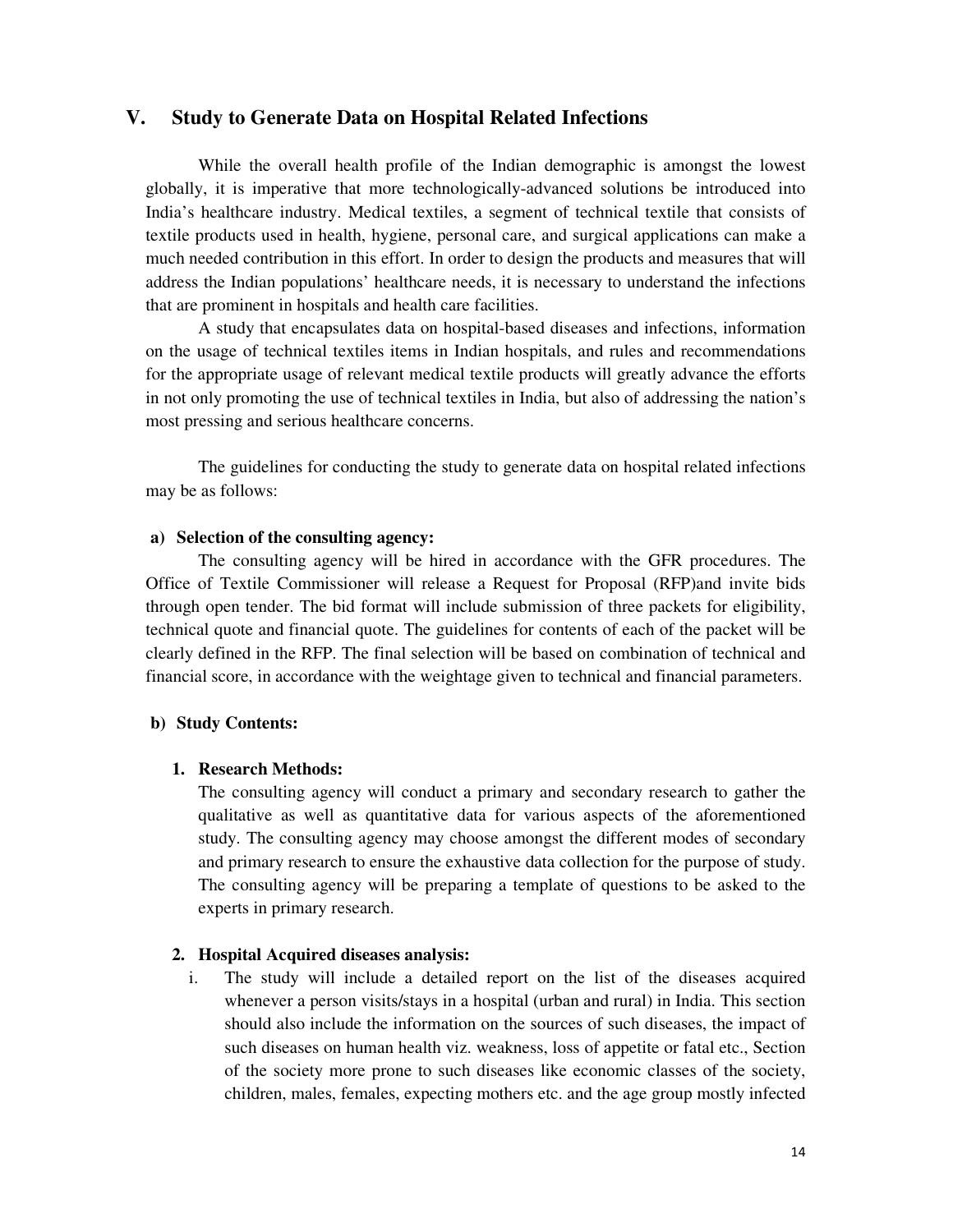of the disease. Besides this section may also categorise the diseases on the basis of its occurrence in rural/urban areas, Geographical regions of India etc.

- ii. The data collection would be done across various Indian Hospitals of all categories.
- iii. The report will have the qualitative and quantitative data on the Hospital-acquired diseases in India.

# **3. Role of Medical Textiles:**

- i. Consulting agency will have to ascertain the list of the Technical Textile items and their usage which may be used to prevent such diseases acquired from hospitals. The list of technical textile items and their usage should be compiled after a series of discussions with medical practitioners having expertise in preventing and curing the disease.
- ii. Consulting agency will enlist the Technical Textile items and their usage in developed countries for preventing and curing the hospital acquired infections.
- iii. The consulting agency may also quantitatively and qualitatively ascertain the impact of usage of the medical textile products in preventing the hospital acquired diseases.

#### **4. Rules and Regulations**

The consulting agency shall compile the existing Indian and international Rules and Regulations for preventing and curing the hospital acquired infections.

#### **5. Source of information**

The consulting agency will have to provide the source of information.

#### **6. Recommendations:**

The consulting agency will recommend ways to promote the usage of medical Technical Textiles in the country for prevention of hospital-acquired diseases.

#### **c) Timeline:**

- i. The selected consulting agency will have to finish the study and submit the report within the timeframe of 10 months from the date of award of the contract; any extension shall be reviewed and approved by the Project Implementation Committee.
- ii. The survey will be carried out during second year of the scheme.
- iii. The report shall be published at the end of the study.

#### **d) General:**

The guidelines are indicative and may be elaborated further in the Request for Proposal (RFP).

#### **e) Fund Allocation:**

The year wise fund allocation for conducting the study is as follows: